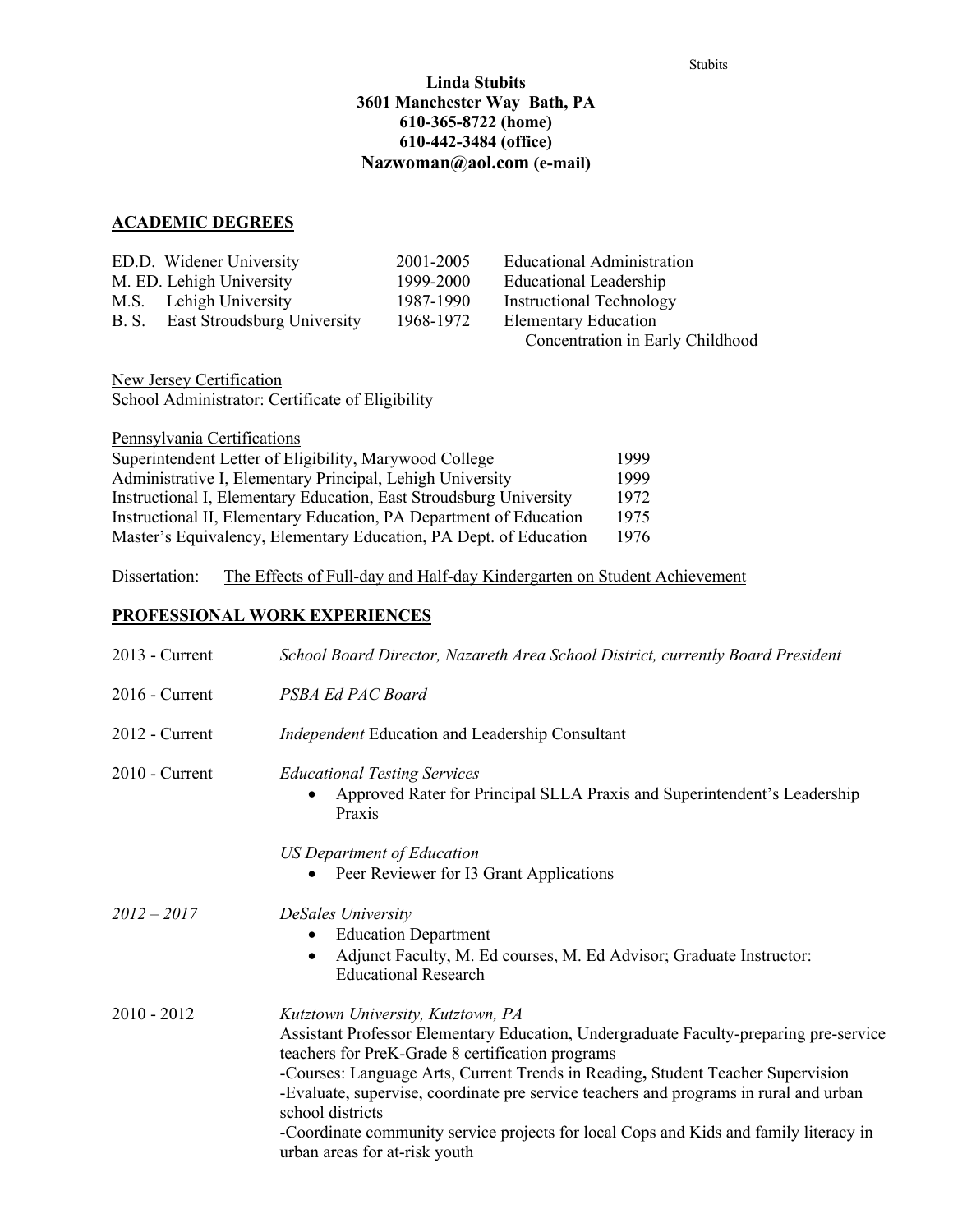-University liaison for Berks County partnership: designing and implementing trainer of trainers program for Common Core Standards and Math programs in local area school districts.

Stubits

-Presentation: October 5, 2010. *"Full-Day Versus Half-Day Kindergarten: In Which Direction Should Our Policy Take Us?"* Jeff Zackon, Oley Valley School District; Linda Stubits, Kutztown University; Laura Roberts, Right Angle Research ; Barbara Siegel, Right Angle Research. Presentation of Paper at Pennsylvania Educational Research Association Annual Conference. University of Pennsylvania. Philadelphia, PA

2003-2010 *Oley Valley School District*

Assistant Superintendent

-District responsibilities: K-12 curriculum, staff development, budget development, property and transportation, technology, human resources, collective bargaining sessions, and policy development; teacher certification, building projects -Supervise all K-12 district programs and personnel

-Design *District Comprehensive Supervision /Evaluation Plan* using Charlotte Danielson model

-Responsible for design and implementation of supervisory personal improvement plans -Responsible for all district-wide human resource management: recruiting, hiring, training, supervision, evaluation

-Served on track construction project committee/ wing addition for Agricultural Ed. Dept. -Assisted with multi-million dollar partnership with Nextel-Sprint business education partnership

-District Strategic Plan Writer and Coordinator

-District Data Analysis and Assessment Coordinator for school improvement program -Coordinate all (K-12) district curriculum and staff/professional development programs -Responsible for writing, managing and implementing all local, state, and federal grants including: *Dual Enrollment*, *Accountability Block Grant, Project 720, Classrooms for the Future, Safe Schools and Safe and Drug Free Schools, Advanced Placement Program* -Federal Programs Coordinator: responsible for writing, administering, and implementing *Title I, II, III and V grants*

-Coordinated Family/Parent Partnership programs

-Supervised special education and English Language Learner programs

-Responsible for Coca Cola partnership and Community Sponsorship Grant Committee -Attend and lead Committees of the School Board

-District Coordinator for Phi Delta Kappa Districtwide Curriculum Audit

-Ongoing long-term research study and dissertation :

*Comparing Student Achievement for Full-day and Half-day Kindergarten Programs*

-Lead Bullying Prevention Committee, Literacy and Math Improvement Teams, District Report Card Committees, Response to Intervention project, Classrooms For the Future Leadership Team

-Design administrative staff development retreats

-Collaborated with Bena Kallick to implement district curriculum mapping using Curriculum Connector

-Lead district math, science and literacy school improvement teams using Performance Tracker, Assessment Builder, PVAAS, E-metrics as part of district, county and regional data analysis project

-Implemented data analysis program designed to provide personalized student achievement and overall district improvement

-Coordinator for district **Successful Schools Practicing Network** and **Model Schools** initiatives in conjunction with Dr. Bill Daggett

-Berks County facilitator for partnership with Berks Business Education Coalition and Performance Pathways districtwide curriculum improvement project.

-Presenter ASCD and PAFPC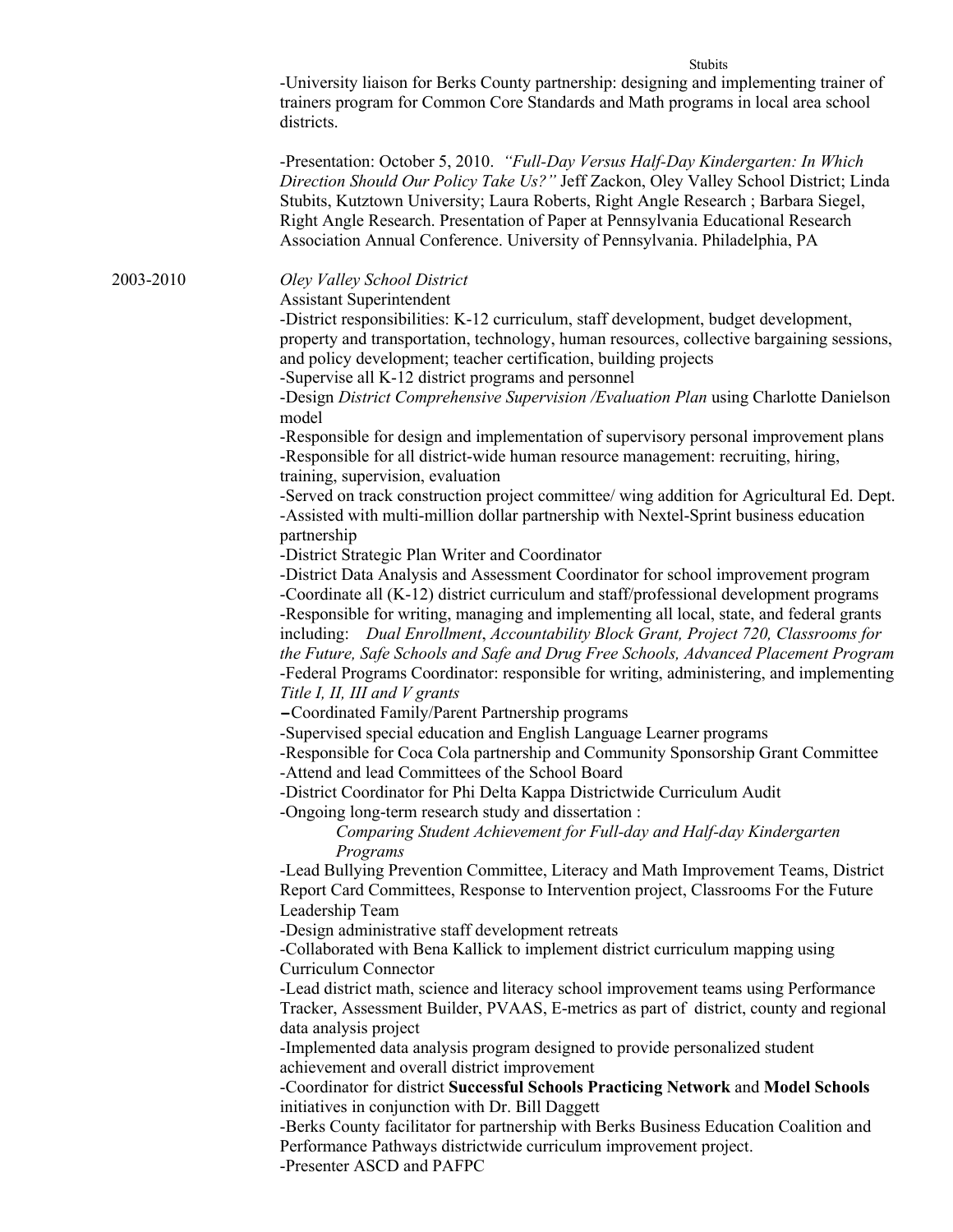Stubits

|               | -Certified Virtual Online Education Instructor<br>-State Committee member for developing Pennsylvania Department of Education Early<br>Childhood Standards                                                                                                                                                                                                                                                                                                                                                                                                                                                                                                                                                                                                                                                                                                                      |
|---------------|---------------------------------------------------------------------------------------------------------------------------------------------------------------------------------------------------------------------------------------------------------------------------------------------------------------------------------------------------------------------------------------------------------------------------------------------------------------------------------------------------------------------------------------------------------------------------------------------------------------------------------------------------------------------------------------------------------------------------------------------------------------------------------------------------------------------------------------------------------------------------------|
|               | -Pennsylvania Department of Education Program Reviewer for teacher certification<br>programs, principal and superintendent leadership programs for institutions of higher<br>education                                                                                                                                                                                                                                                                                                                                                                                                                                                                                                                                                                                                                                                                                          |
|               | -Pennsylvania Department of Education committee member to align Early Childhood<br>standards.                                                                                                                                                                                                                                                                                                                                                                                                                                                                                                                                                                                                                                                                                                                                                                                   |
|               | Lehigh University<br>-Adjunct professor for teacher graduate program: <i>Language Arts in the Elementary</i><br>School                                                                                                                                                                                                                                                                                                                                                                                                                                                                                                                                                                                                                                                                                                                                                          |
|               | Wilkes University<br>-Adjunct professor for teacher graduate program: Site Management, Supervision and Staff<br>Development, Curriculum and Instruction                                                                                                                                                                                                                                                                                                                                                                                                                                                                                                                                                                                                                                                                                                                         |
| $1999 - 2003$ | Oley Valley School District<br><b>Assistant Elementary School Principal</b><br>-Responsible for all daily operations of the school as an instructional leader and manager<br>in meeting the needs of approximately 1100 students and 100 teachers<br>-Bullying Prevention Program Coordinator: presented program locally and at state<br>conference<br>-Created and implemented positive discipline programs and SAP program<br>-District Team Data Collection Coordinator for Excellence in School Improvement<br>-Chairperson for Language Arts /Reading Program selection committee<br>-Chairperson for Student's Achieving Standards Technology Grant, and Balanced<br>Literacy Team<br>-Presented Workshops for Standards Based Improvement in Reading, Writing and Math<br>-Designed and presented Parent Education workshops for parents and family literacy<br>programs |
| 1997-1999     | Colonial Intermediate Unit 20<br>District Educational Curriculum Training Consultant<br>-Developed and facilitated graduate level in-service workshops and courses for<br>elementary, middle school, high school teachers with principals and central office<br>administrators for 13 school districts<br>-Designed district-wide curriculum with staff and administrators on a K-12 level<br>-Trainer of Trainers for Instructional Support Teams, IDEA '97, Line of Inquiry and<br>Functional Behavior Assessment, Stephen Covey's "7 Habits of Highly Effective People"<br>-Trainer of Trainers for Developmentally Appropriate and Responsive Practices<br>-State presenter for Culturally Diverse Learning Workshop<br>-Partial Hospitalization special education consultant<br>-Designed, delivered distance learning course "PA Math Standards and Assessment"           |
| 1995-1997     | Stroudsburg Area School District<br>Instructional Support Teacher for Arlington and Hamilton Elementary Schools<br>-Coordinated the instructional support team process for 2 instructional support teams<br>-Responsible for scheduling and student discipline referrals<br>Regional Training Center/Gratz College/Caldwell College<br>-Adjunct professor/Instructor of graduate students<br>-Facilitator of courses in Multiple Intelligences, Dimensions of Learning and Cooperative<br>Learning                                                                                                                                                                                                                                                                                                                                                                              |
| 1994-1995     | Bethlehem Area School District                                                                                                                                                                                                                                                                                                                                                                                                                                                                                                                                                                                                                                                                                                                                                                                                                                                  |